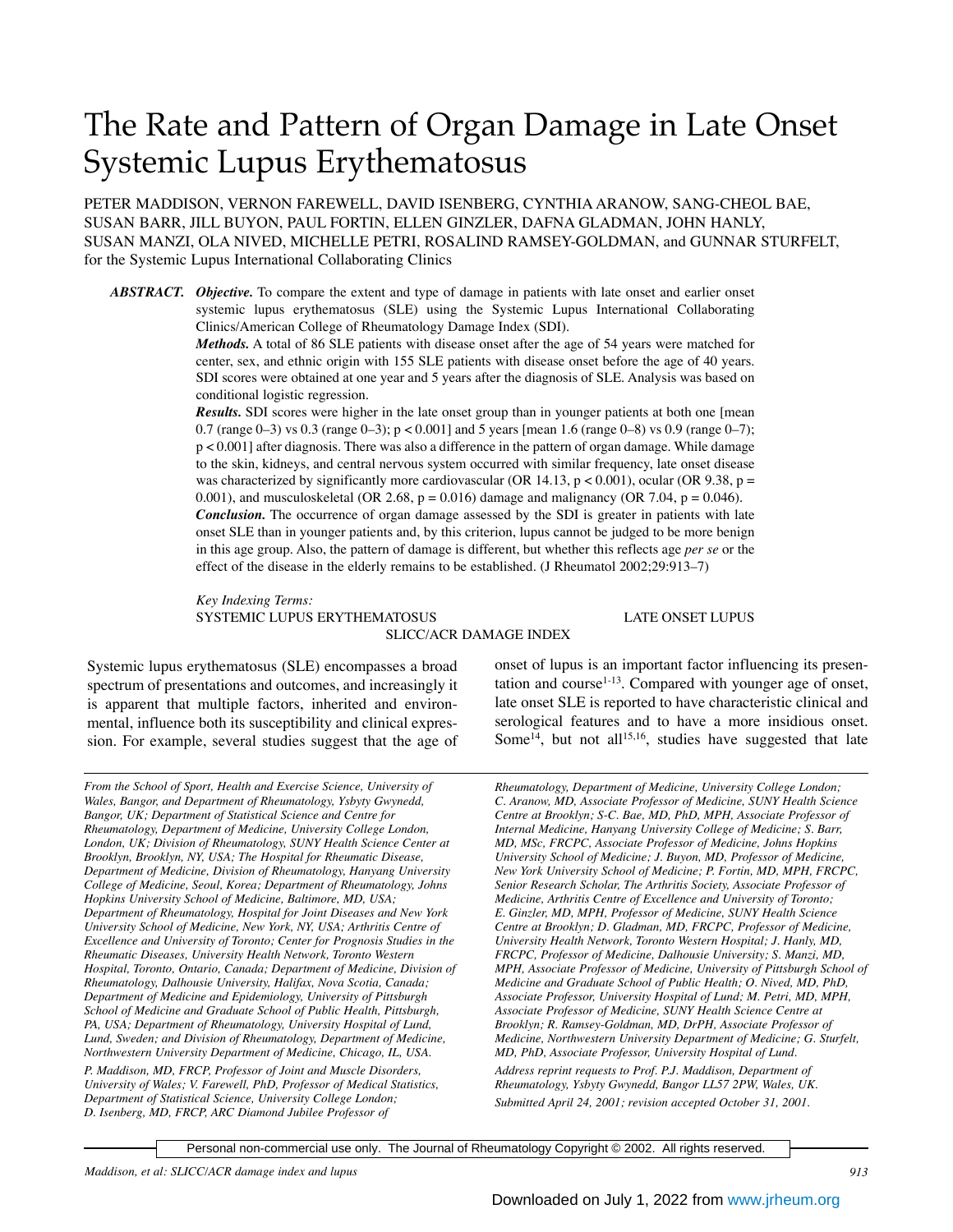onset disease is milder and has a better prognosis. Thus, Formiga, *et al*<sup>17</sup> showed that scores of disease activity measured by the SLE Disease Activity Index (SLEDAI)<sup>18</sup> were lower in SLE patients with disease onset after age 50 years compared with younger patients both at presentation and during the first year of disease.

However, studies of late onset SLE have been limited by the small number of subjects studied, the presence of both selection and information bias, the lack of appropriate controls, and the absence of universally accepted measures of SLE outcome. We had access to a large population of patients with well characterized SLE followed prospectively in the participating centers of the Systemic Lupus International Collaborating Clinics (SLICC). To determine whether late onset SLE is associated with a benign course or not, we used the SLICC/American College of Rheumatology (ACR) Damage Index (SDI)19 to assess the accumulation of damage over 5 years from time of diagnosis. Late onset SLE patients were compared with younger patients, using the age of 54 years as the arbitrary cutoff for older patients and 40 years for younger patients.

# **MATERIALS AND METHODS**

*Subjects.* The subjects consisted of 86 patients with SLE who were diagnosed after the age of 54 years (late onset group) and had been followed for at least 5 years. Drug induced lupus was excluded. All patients had been studied prospectively in one of the participating SLICC centers. The late onset group was compared with 155 patients with disease that was diagnosed before the age of 40 years. For each late onset patient, one or 2 younger controls were randomly selected from the same center, with additional matching for sex and racial background.

*Measures.* Accumulated damage was assessed by the SLICC/ACR SDI19, a validated measure of progressive damage in SLE. To obtain a score using the SDI, damage (defined as irreversible impairment since the onset of SLE) must be present continuously for at least 6 months. The items in the SDI have been reported in detail<sup>19</sup>. Damage is assessed in 12 organ systems: ocular (range 0–2), neuropsychiatric (0–6), renal (0–3), pulmonary (0–5), cardiovascular (0–6), peripheral vascular (0–5), gastrointestinal (GI) (0–6), musculoskeletal (0–7), skin (0–3), gonadal (0–1), endocrine  $(0-1)$ , and malignancy  $(0-2)$ . Damage over time can only increase, theoretically to a maximum total score of 47. In this study, SDI scores were obtained for each subject one year and 5 years after the diagnosis of SLE.

*Statistical analysis.* The analysis was based on conditional logistic regression in which each late onset subject was compared with her/his matched early onset control(s) and no assumptions were made about the distribution of the variables being compared. Odds ratios were estimated where an OR of 1 corresponds to no difference between cases and controls with respect to the associated variable, an  $OR > 1$  indicates that high values of the variable are associated with late onset cases, and, conversely, an  $OR < 1$  indicates that low values are associated with late onset cases. Multivariate and univariate analyses were performed.

This analysis provides a robust method of discriminating between early and late onset patients. The variables used for discrimination were the patients' SDI scores at one and 5 years, or equivalently the scores at one year and their difference. In addition, a discrimination based on the pattern of organ involvement at 5 years was done based on the items recorded in the SDI.

### **RESULTS**

Demographic details of the subjects are summarized in

Table 1. The mean ages at diagnosis of SLE in the late onset group and the younger group were 61 and 29 years, respectively, and 98% were women. All had been followed prospectively in one or other of the participating SLICC centers for at least 5 years. Patients from different racial backgrounds were included.

Table 2 summarizes the SDI scores in the late onset group and the younger patients. Univariate analysis showed that the SDI scores were significantly higher in the late onset patients at both one year and 5 years after diagnosis. However, as illustrated by the multivariate analysis (Table 3), the rate of accumulating damage over 5 years, represented by the change in SDI scores, is not significantly different between the groups. Thus, for 2 patients with the same SDI at one year, knowledge of their 5 year score, which is equivalent to knowledge of the change in their SDI score, did not distinguish late and early patients ( $p = 0.294$ ). The mean and range of SDI scores for non-white late onset patients were  $1.17(0-3)$  at one year and  $2.3(0-8)$  at 5 years. For white patients the comparable numbers were  $0.45$  (0–3) and 1.18 (0–7). For non-white early onset patients the one and 5 year values were  $0.38(0-3)$  and  $1.28(0-7)$ , while for white early onset patients they were 0.31 (0–2) and 0.74 (0–5). Thus higher SDI scores were observed in non-white

*Table 1.* Demographic details of the subjects.

| Group                    | Age of Onset of SLE, yrs<br>mean (range) | F:M   | Racial Group                                         |
|--------------------------|------------------------------------------|-------|------------------------------------------------------|
| Late onset, $n = 86$     | $61(55-83)$                              | 84:2  | 65% White<br>$29\%$ Black<br>3% Hispanic<br>3% Asian |
| Younger onset, $n = 155$ | $29(15-40)$                              | 153:2 | 62% White<br>32% Black<br>3% Hispanic<br>3% Asian    |

*Table 2.* Univariate analysis of SDI scores at Year 1 and Year 5 after diagnosis of SLE.

| Group               | SDI at 1 Year,<br>mean (range) | SDI at 5 Years,<br>mean (range) | Change in SDI<br>Score |
|---------------------|--------------------------------|---------------------------------|------------------------|
| Late onset          | $0.7(0-3)$                     | $1.6(0-8)$                      | $0.9(0-7)$             |
| Younger onset       | $0.3(0-3)$                     | $0.9(0-7)$                      | $0.6(0-4)$             |
| <b>Estimated OR</b> | 2.264                          | 1.431                           | 1.279                  |
| p                   | < 0.001                        | < 0.001                         | 0.062                  |

*Table 3.* Multivariate analysis of SDI scores at Year 1 and the change in score 5 years after diagnosis of SLE.

| Variable      | OR (95% CI)         | р              |
|---------------|---------------------|----------------|
| SDI at 1 yr   | 2.161 (1.38, 3.380) | ${}_{< 0.001}$ |
| Change in SDI | 1.164(0.88, 1.54)   | 0.294          |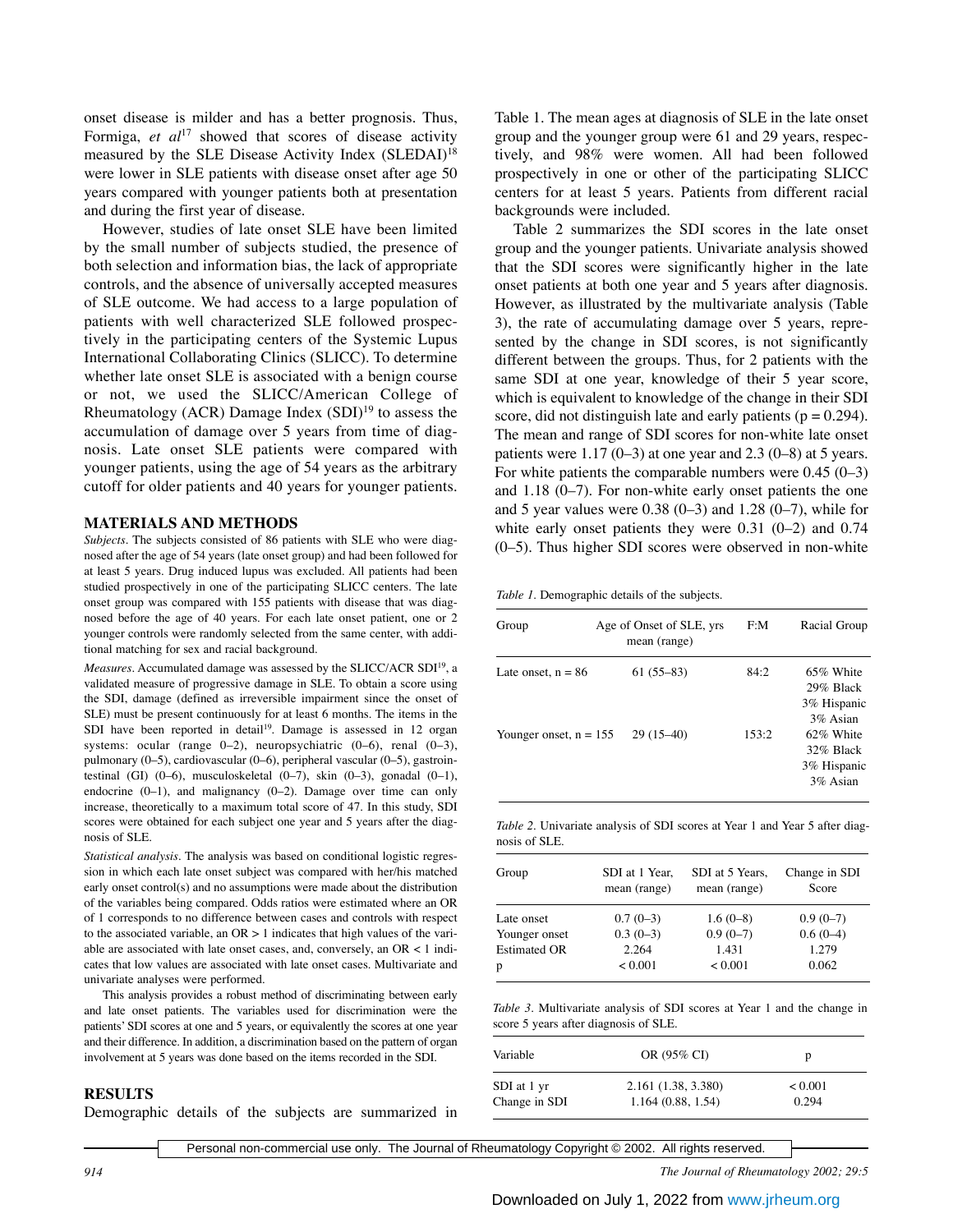patients and there were smaller differences between late and early onset cases for whites than non-whites. The most marked difference is in the one-year values, with a difference of 0.79 for non-whites and 0.14 for whites. However, there is not strong evidence for an interaction between the Year 1 SDI scores and race ( $p = 0.114$ ), although, reflecting the differences above, the estimated OR associated with Year 1 scores for non-whites is 3.37 and for whites it is 1.54.

The pattern of organ damage registered by the SDI at one year and at 5 years is summarized in Table 4. More than half the patients of both groups showed damage 5 years after diagnosis (a total SDI score  $> 0$ ), but the proportion of late onset patients with damage was significantly higher than the younger group. Damage to the skin, kidneys, central nervous system (CNS), lungs, and GI tract occurred with a similar frequency in both groups. However, the late onset patients seemed to have a different pattern of involvement, with more ocular, musculoskeletal, and cardiovascular damage and a greater number of malignancies. The multivariate analysis (Table 5) confirmed that there is strong evidence for large differences in cardiovascular and ocular involvement between late and early onset cases, with estimated OR of 14.13 and 9.38, respectively. There was also strong evidence for a smaller difference in musculoskeletal damage (estimated OR 2.68). A difference was also seen in the occurrence of malignancies, but evidence for this was weaker. In the late onset group, 2 patients had carcinoma of the colon and there was one case each of cancer of the breast, gall bladder, prostate, and skin as well as one case of leukemia. In the younger patients there was one case of carcinoid of the appendix and one non-Hodgkin's B cell lymphoma.

As summarized in Table 6, the increase in cardiovascular damage recorded in late onset patients was predominantly due to coronary artery disease (CAD). In the younger patients, cardiovascular damage related more to chronic

pericardial disease. The pattern of cardiovascular damage and damage in the other organ systems in the late onset patients was similar regardless of racial background (data not shown).

## **DISCUSSION**

While it is well recognized that SLE predominantly affects young women and is diagnosed most frequently between the second and fourth decades of life, several reports, making an arbitrary division between "old" and "young" patients at some age usually between 50 and 60 years, have shown that late onset SLE comprises between 10% and 20% of the lupus population $1-13$ . Further, in an epidemiological study of SLE in Southern Sweden, the highest incidence rates of lupus occurred in the sixth decade<sup>20</sup>. Although studies of late onset lupus have been based up to now on rather small numbers of patients, the consensus has been that the age of onset of lupus influences the expression and course of the disease. Thus, in a metaanalysis of studies of late onset SLE up to 1988, Ward and Polisson $14$  concluded that, compared to younger onset, late onset disease is more insidious in onset and less severe. However, this study was undertaken before an internationally agreed damage index for lupus had been produced and validated. Indeed, the conclusions of clinical studies of SLE have, until the last decade, been

*Table 5.* Multivariate analysis of the pattern of organ involvement shown by the SDI 5 years after diagnosis of SLE.

| Variable        | OR (95% CI)              | p       |  |
|-----------------|--------------------------|---------|--|
| Cardiovascular  | 14.13 (3.61, 55.20)      | < 0.001 |  |
| Ocular          | 9.38 (2.47, 35.72)       | 0.001   |  |
| Musculoskeletal | 2.68(1.20, 6.01)         | 0.016   |  |
| Malignancy      | 7.04 0.016 (1.04, 47.76) | 0.046   |  |

*Table 4.* The pattern of organ involvement shown by the SDI 5 years after diagnosis of SLE by univariate analysis. Damage is defined as a score greater than 0.

| Variable            | % of Late Onset<br>Patients with Score $> 0$ |                             | % of Younger Patients<br>Patients with Score $> 0$ |        | $p^*$   |
|---------------------|----------------------------------------------|-----------------------------|----------------------------------------------------|--------|---------|
|                     |                                              |                             |                                                    |        |         |
|                     | Year 1                                       | Year 5                      | Year 1                                             | Year 5 |         |
| Ocular              | 8                                            | 19                          |                                                    | 14     | < 0.001 |
| Neuropsychiatric    | 10                                           | 16                          | 9                                                  | 17     | 0.947   |
| Renal               |                                              | 10                          | 4                                                  | 10     | 0.856   |
| Pulmonary           |                                              | $\mathcal{D}_{\mathcal{L}}$ | 2                                                  | 5      | 0.453   |
| Cardiovascular      |                                              | 24                          | 3                                                  |        | < 0.001 |
| Peripheral vascular |                                              | 9                           | 4                                                  |        | 0.147   |
| Gastrointestinal    |                                              | 6                           |                                                    | 3      | 0.377   |
| Musculoskeletal     | 12                                           | 29                          | 3                                                  | 12     | 0.002   |
| <b>Skin</b>         | 10                                           | 14                          | 6                                                  | 10     | 0.381   |
| Gonadal             | NA.                                          |                             | 0                                                  | 5      |         |
| <b>Diabetes</b>     |                                              | 6                           |                                                    | 3      | 0.134   |
| Malignancy          |                                              | 8                           | 0                                                  |        | 0.007   |
| SDI score > 1       | 48.8                                         | 66.3                        | 29.6                                               | 50.3   | 0.013   |

\* Comparing SDI assessments at Year 5.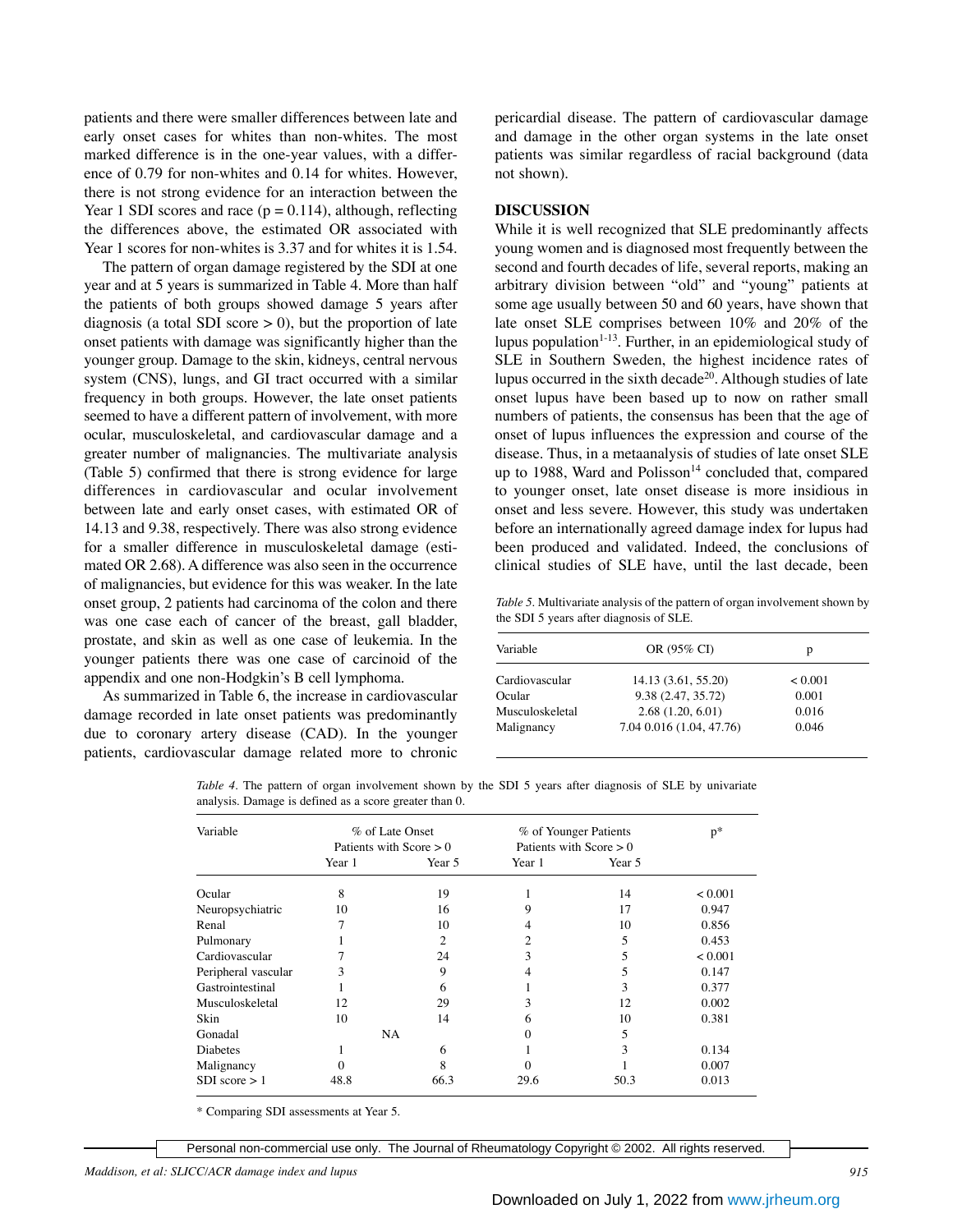*Table 6.* The occurrence and pattern of ocular, musculoskeletal, and cardiovascular damage 5 years after diagnosis of SLE.

| Organ Damage                   | Occurrence in<br>Late Onset Group,<br>$\%$ | Occurrence in<br>Younger Group,<br>% |
|--------------------------------|--------------------------------------------|--------------------------------------|
| Ocular                         |                                            |                                      |
| Cataract                       | 19                                         | 2                                    |
| Retinopathy                    | $\mathfrak{D}$                             | 2                                    |
| Musculoskeletal                |                                            |                                      |
| Atrophy/weakness               | 6                                          | 2                                    |
| Deforming or erosive arthritis | 14                                         | $\mathfrak{D}$                       |
| Osteoporosis with fracture     | 13                                         |                                      |
| Avascular necrosis             | $\overline{\phantom{0}}$                   | 8                                    |
| Cardiovascular                 |                                            |                                      |
| Angina/myocardial infarct/     |                                            |                                      |
| coronary artery bypass         | 15                                         |                                      |
| Ventricular dysfunction        | 7                                          |                                      |
| Valvular disease               | $\mathfrak{D}$                             |                                      |
| Pericarditis                   | 0                                          | 5                                    |

greatly limited by the absence of universally accepted measures to assess the effects of the disease and its outcome. At a conference on prognosis studies in SLE in Toronto in 1985, it was concluded that to assess the prognosis of lupus adequately, 3 aspects of the disease needed to be addressed: disease activity, accumulated damage, and health status<sup>18</sup>. Since then a number of validated disease activity measures have been described<sup>21</sup> as well as the SDI<sup>19</sup> that was developed and subsequently validated to measure cumulative damage in SLE. Since death has become a less useful measure in lupus outcome studies, this index is considered to be a more relevant outcome measure, particularly since the degree of SLE related organ damage is often the most important factor associated with poor prognosis $^{22}$ . Therefore, we used the SDI in this study to compare the accumulation of damage in patients with late onset lupus with that in younger patients.

The SDI records permanent damage in 12 organ systems occurring after the diagnosis of SLE regardless of its cause. Damage can thus be due to the disease itself or complications due to medication such as avascular necrosis or diabetes mellitus. It also records damage from concurrent illness such as CAD or cancer. The SDI has been shown to have good interobserver reliability<sup>23</sup> and is therefore appropriate to use in multicenter studies of lupus such as this.

The main conclusion of this study is that, in contrast to a previous view, the occurrence of organ damage as assessed by the SDI is greater in late onset SLE than in younger patients and, by this criterion, lupus cannot be judged to be more "benign" in this age group. This finding agrees with other studies that conclude that late onset lupus is not a benign subgroup<sup>15,16</sup>. Perhaps the differing racial background of the patients accounts for the contradictory conclusions of outcome studies of late onset lupus. Certainly, accumulation of organ damage measured by the SDI is greater in non-white than white patients<sup>24</sup>. Our study population was multiracial, and although the SDI scores were in the region of those reported in other studies<sup>25</sup>, the scores were higher in the nonwhite patients, in both the late onset and the younger group. However, our analysis showed no strong evidence for an effect of race on differences between late onset and younger patients in their accumulation of organ damage.

We cannot comment on the disease activity of our patients, but the findings of Formiga, *et al*17, who showed that late onset patients had lower SLEDAI scores at onset and during the first year of disease than younger SLE patients, are at odds with our own results. However, previous studies<sup>25,26</sup> have shown only a low association between SDI scores and measures of disease activity in SLE, indicating that they measure 2 distinct, although related, constructs. Further, in a longitudinal study<sup>27</sup>, SDI scores were observed to rise in patients with mildly active disease, suggesting additional causes of morbidity and damage.

An additional observation in this study was that the pattern of organ damage recorded by the SDI was different in late onset and younger patients. While the occurrence of damage to the kidneys and CNS was similar in the 2 groups, late onset patients had significantly more ocular, musculoskeletal, and especially cardiovascular damage (Tables 5 and 6).

While ocular damage was mainly cataract formation in both groups (Table 6), musculoskeletal damage in late onset patients was mainly deforming arthritis and osteoporosis, while in the younger patients a greater proportion had one or more episodes of aseptic necrosis. The cardiovascular damage was predominantly due to CAD, in contrast to the predominantly pericardial disease in the younger patients. Also, late onset patients had more malignancies, although the evidence for a significant difference was weaker.

Because of the simple design of this study, the conclusions we can draw from these interesting observations are limited. For example, we do not know whether these results reflect the aging process *per se* or the specific effect of SLE in older people.

One interpretation is that these results reflect an important interaction between age and SLE, and that lupus accelerates processes such as CAD in these patients. Indeed, it is emerging that SLE is one of the most potent risk factors for CAD. The prevalence of atherosclerosis is increased in SLE and CAD is a major cause of morbidity and mortality in this condition. In several SLE cohorts, the prevalence of clinical CAD ranges from 6 to 10% and, compared to control populations, the risk of clinical CAD in women with SLE is increased overall by 5 to 8-fold $28,29$ . As well as the standard risk factors for atherosclerosis, there appear to be additional risk factors due to SLE itself, including immunological abnormalities, the result of disease complications such as hypertension and nephrotic syndrome and its treatment, for example, corticosteroids<sup>30-32</sup>. While concern has focused quite rightly on the premature CAD developing in younger